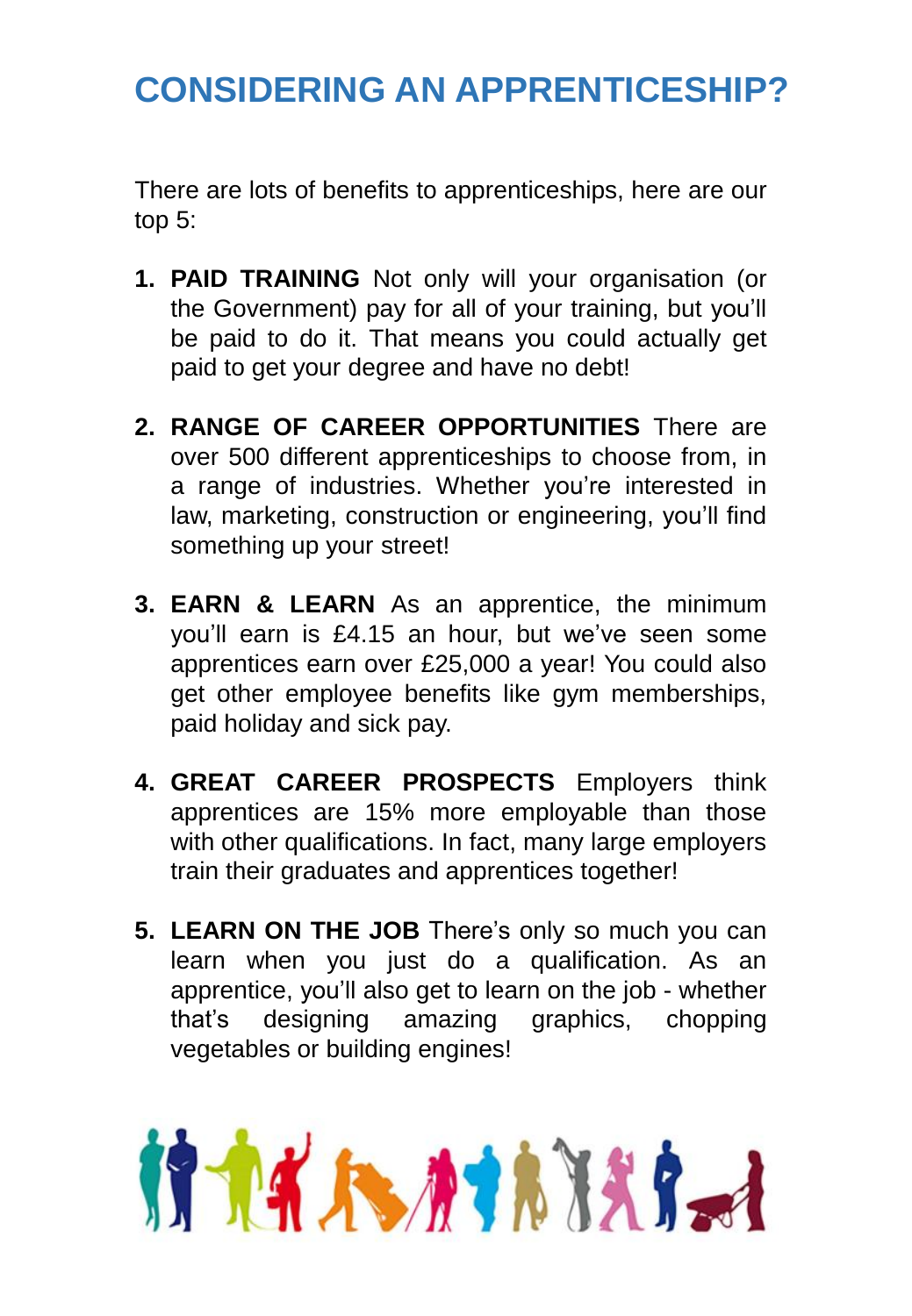# **APPRENTICESHIPS**

Ready to get out into the world, start working and earning a living? Discover the future that's waiting for you, build valuable skills and get on the path to success. An apprenticeship gives you practical on-thejob experience, essential learning tools and all-important qualifications that will last you a lifetime, wherever tomorrow takes you.

**Work Experience** — You'll have a real job that you'll spend a majority of your time doing. Whether you're an engineer, lawyer or business administrator you'll be doing the same work as someone else in your job who wasn't doing an apprenticeship.

**Mentor** — You'll get a workplace mentor who is someone that has lots of industry experience to support you through your job and qualification

**Qualification** — whether you're working towards a qualification equivalent to GCSEs or up to a master level, you'll get something!

**Workplace skills** — developing the skills you need for the workplace and boosting your job prospects, your long-term career progression, and earning potential!

An apprenticeship is a real job. And employers respect them. In fact, they think that apprentices are 15% more employable than those with other qualifications. You'll be working alongside experienced people, supporting them and learning from them as you go. Working at least 30 hours a week, you'll gain most of the training you need in the workplace. But you may also go to a college, training provider, training centre or learn online to gain vital skills and qualifications.

Respected by employers across the world, an apprenticeship will lead to a national qualification, with a network of support available to give you all the help you need to do well. It's also in your employers' interest to help you succeed. And all your training will be designed with your employer. So, you can relax in the knowledge that you're learning the right stuff to get you ahead.

An apprenticeship is a great way to enjoy a successful start in work, and life. As well as learning the skills and gaining the qualifications you want, you'll also gain confidence and the chance to learn while earning. Every apprenticeship is different, but each one is varied, stimulating and challenging. Discover the apprenticeship that's right for you.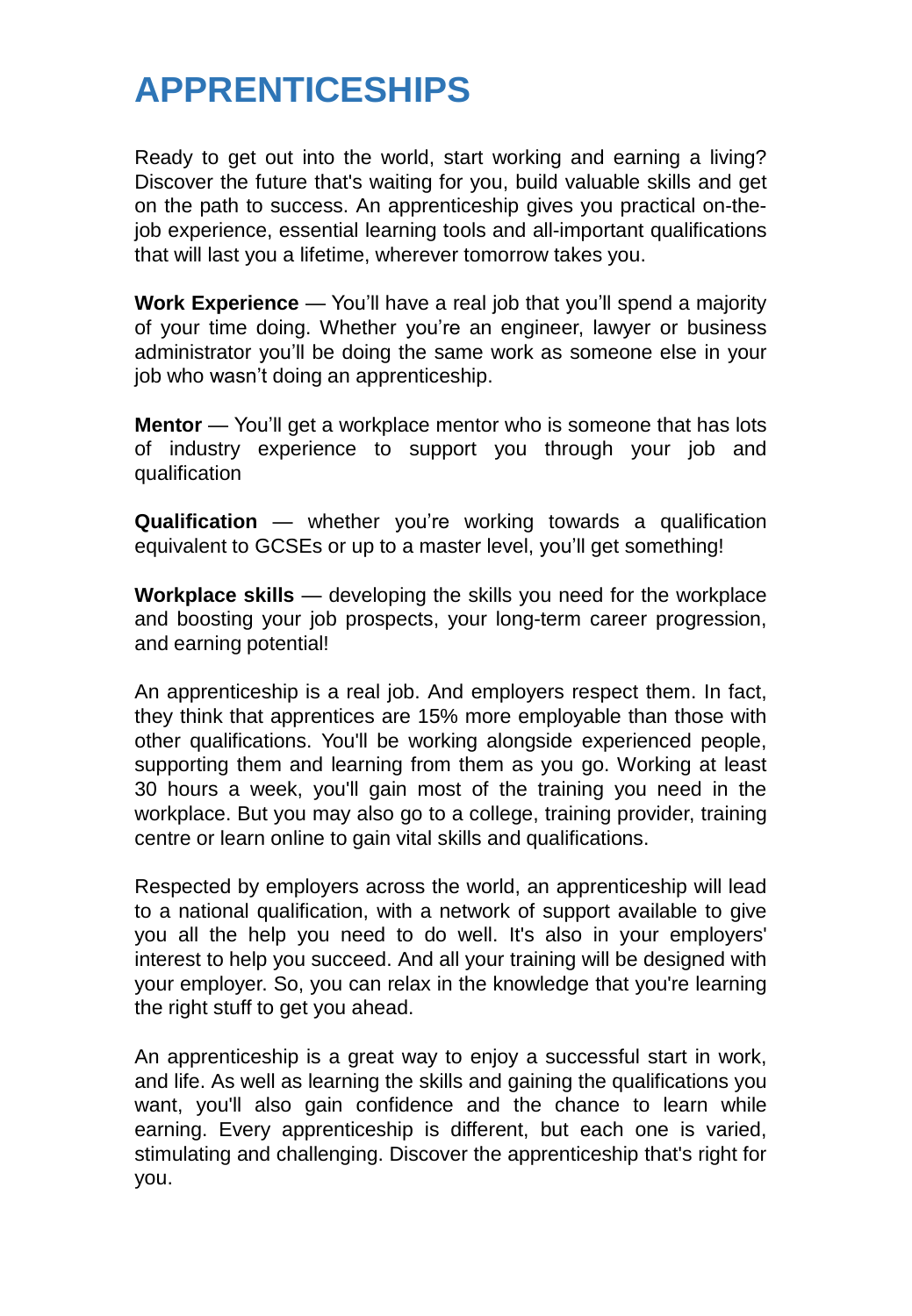## **Why should I choose one?**

Apprenticeships are a great option for starting your career, particularly as an alternative to university. Apprenticeships offer a great opportunity to complete a qualification that interests you, as well as developing on the job skills to further your career.

## **How do I apply for an apprenticeship?**

To apply for an apprenticeship, you can search on the following:

[https://www.apprenticeships.gov.uk/apprentices/applying](https://www.apprenticeships.gov.uk/apprentices/applying-apprenticeship)apprenticeship [www.theskillsservice.co.uk/young-people/apprenticeships/](http://www.theskillsservice.co.uk/young-people/apprenticeships/) [www.indeed.co.uk/jobs?q=Apprenticeships&l=](http://www.indeed.co.uk/jobs?q=Apprenticeships&l) [www.getmyfirstjob.co.uk/](http://www.getmyfirstjob.co.uk/)

You will be able to find opportunities near you at the level you're looking for. You can filter the various searches based on industries, salary etc.

## **How much do I get paid?**

You'll get paid a salary when you do an apprenticeship. This includes your employer paying you when you're working, when you're studying and also when you're on holiday! See the current wage rates:

| Wage band         | Current rate from 1 April 2020 |
|-------------------|--------------------------------|
| 25 and over       | £8.72                          |
| 21 to 24          | £8.20                          |
| 18 to 20          | £6.45                          |
| <b>Under 18</b>   | £4.55                          |
| <b>Apprentice</b> | £4.15                          |

Many apprentices pay much more than minimum wage – we've seen Apprenticeships at £36,000 in the past! You will be entitled to the minimum wage of your age (not minimum wage) after the first year of your apprenticeship.

#### **How long do they last?**

The minimum duration of an Apprenticeship is 12 months. This allows you the time to get your qualification and the industry experience required for your End Point Assessment (final sign off of your apprenticeship). Apprenticeships at a higher level, such as degree apprenticeships can last up to 6 years, you'll have a lot more coursework! Apprenticeships also tend to last longer in industries such as law or building surveying if you're working towards chartered status and qualifications.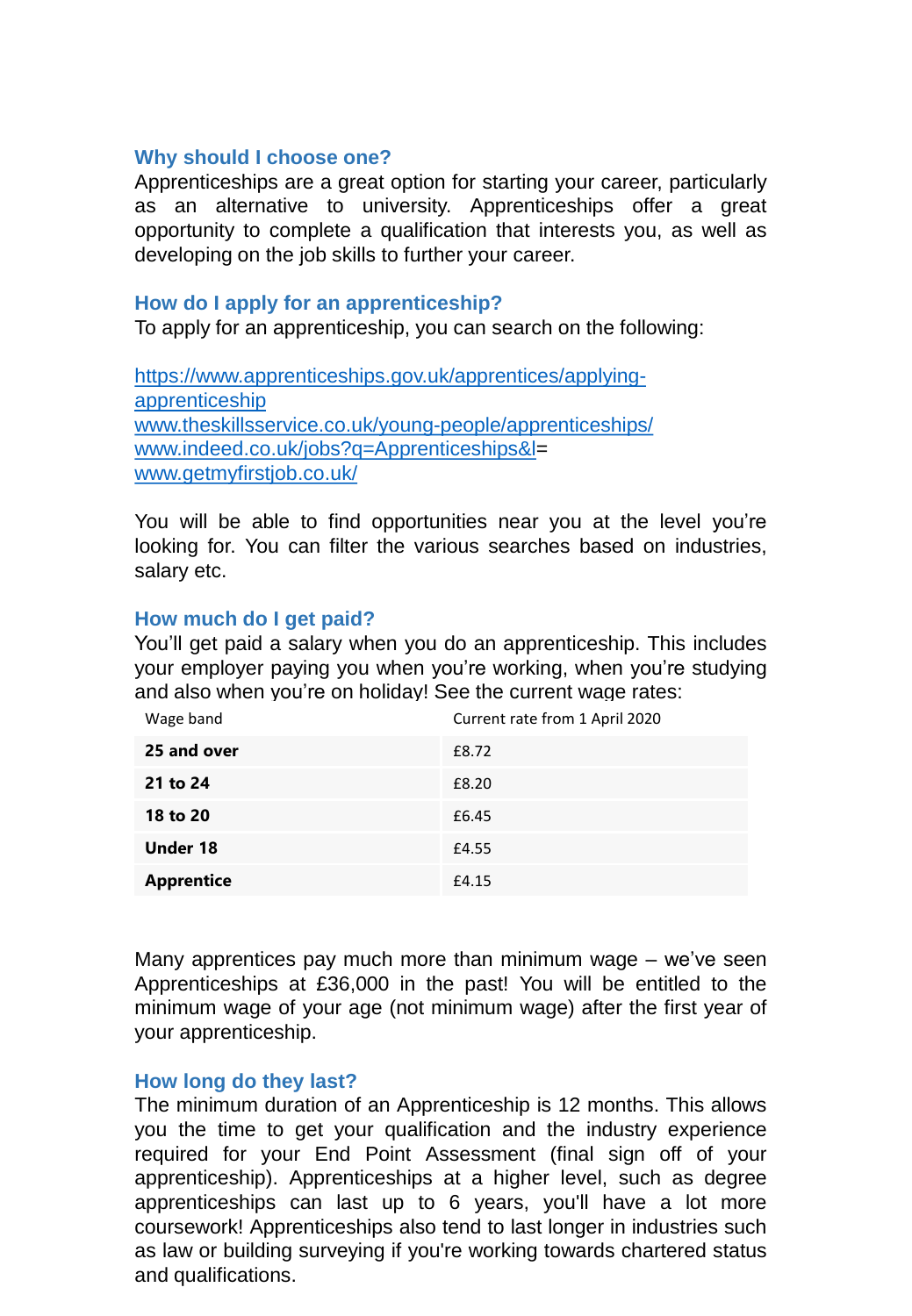## **What is apprenticeship training?**

To find out about apprenticeships you need to know all about the training that goes into the qualification. As an apprentice, you'll spend 20% of your training working towards a qualification that you can apply to your day job. It depends on your provider and employer on what you'll be doing, you could study at work, at home or go to college or university to get your qualification. Some apprenticeships even involve you spending weeks away at a time doing block release!

#### **What types of Apprenticeships are there?**

Level 2 - Intermediate Apprenticeships – The equivalent to getting 5 GCSEs A\*-C Level 3 – Advanced Apprenticeships – The equivalent of L3 BTECs at College or A-Levels Level 4, 5, 6 - Higher Apprenticeship – These are equivalent to the different levels at university. Level 4 is first year, level 5 is second year and level 6 is final year. Level  $6 -$ Degree Apprenticeship – This is the equivalent to getting a Bachelor's degree. Level 7 – Professional Apprenticeship – This is the equivalent of a Master's degree.

#### **Who can do an apprenticeship?**

Apprenticeships are suitable for anybody at any age, although most people think they are just for school and college leavers. Whether you're looking to start your career after school or university, or you want to change your career route – apprenticeships are for everyone! Many employers even put their current members of staff on Apprenticeships to help them develop, this includes anything from management to engineering qualifications, so they learn the latest techniques!

#### **What's after an apprenticeship?**

What you choose to do after your apprenticeship is really up to you – there are lots of options! Many employers will ask you to stay after your apprenticeship as you already know the ins and outs of the business – often this comes with a pay rise too! When you complete your apprenticeship, you can choose to move to another organisation, or even move onto a higher-level course to further develop your skills.

Once you've started your apprenticeship you don't have to stay in employment, you still have the option to go to University or even to go on a gap year!